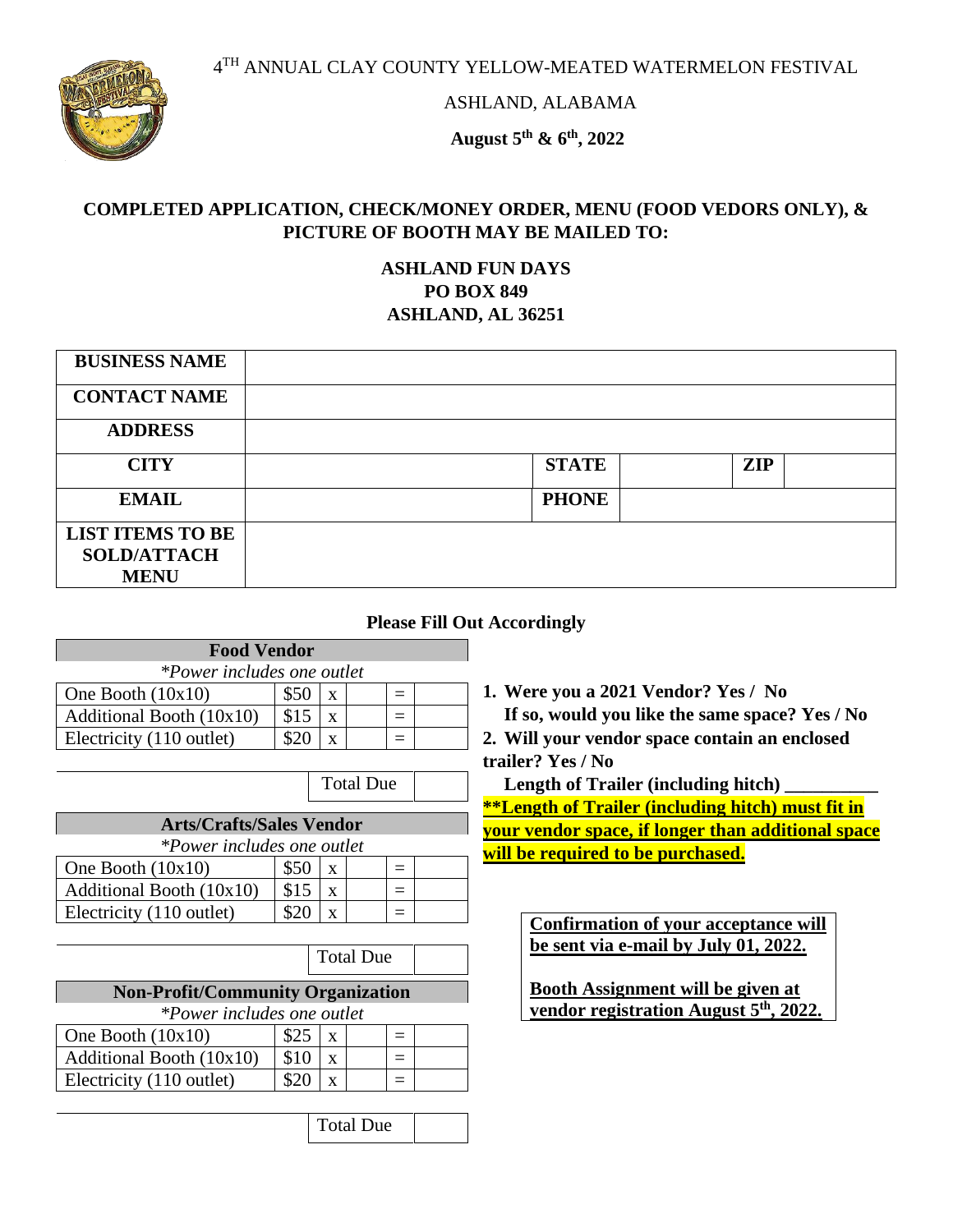#### **POWER**

- 1. Generators are strongly encouraged. Shall your booth cause power issues for the park, you will be asked to resort to a generator.
- 2. The payment for power includes (1) 110V outlet.
- 3. Please bring necessary extension cords in case you need them for power hook up.

## **REFUNDS**

1. Once your application has been processed, NO REFUNDS will be issued. A written request received by July 8, 2022 will be accepted and put before the committee for refund review at 50%. All vendors are responsible for local, state, and federal taxes.

### **FOOD VENDORS**

1. All food and drink items sold the day of the festival must be submitted at the time of application. Once the menu has been turned in to the health department, any other items will not be able to be sold. The deadline to submit menu is **July 15, 2022.**

## **ALL VENDORS**

- 1. You are responsible for securing items that may be a tripping hazard on all pedestrian and traffic areas (electrical cords, extension cords, ropes/chains used to secure any items associated with your booth).
- 2. YOU WILL BE REQUIRED TO SET UP **AUGUST 5TH, 2022** BETWEEN THE TIME OF **9 AM – 3 PM.** The kick off for the festival will begin at **5:30 PM on August 5th**, and vendors will be required to have booths set up and ready to go at **5:00 PM.** FAILURE TO DO SO WILL RESULT IN NOT BEING ABLE TO BE A PART OF THE FESTIVAL. Vendors shall return to the festival on **Saturday, August 6 th by 7 AM** and be ready and set up for the events on Saturday.
- 3. VENDOR **CARS** WILL BE **NOT** BE ALLOWED TO BE DRIVEN IN THE PARK.
- 4. The purchase of 1 vendor space comes with 1 parking pass for vendor parking. Any other additional parking needed will be at an alternate location.

**Contact Information:**  Ashland City Hall 256-354-2121 [ccyellowmelonfest@outlook.com](mailto:ccyellowmelonfest@outlook.com) [www.cityofashlandal.com](http://www.cityofashlandal.com/)

**A current photo of your booth is required with your application. Attach a check or money order made payable to: Ashland Fun Days and mail to PO Box 849 Ashland, Alabama 36251. All returned checks will be charged a fee to cover bank fees.**